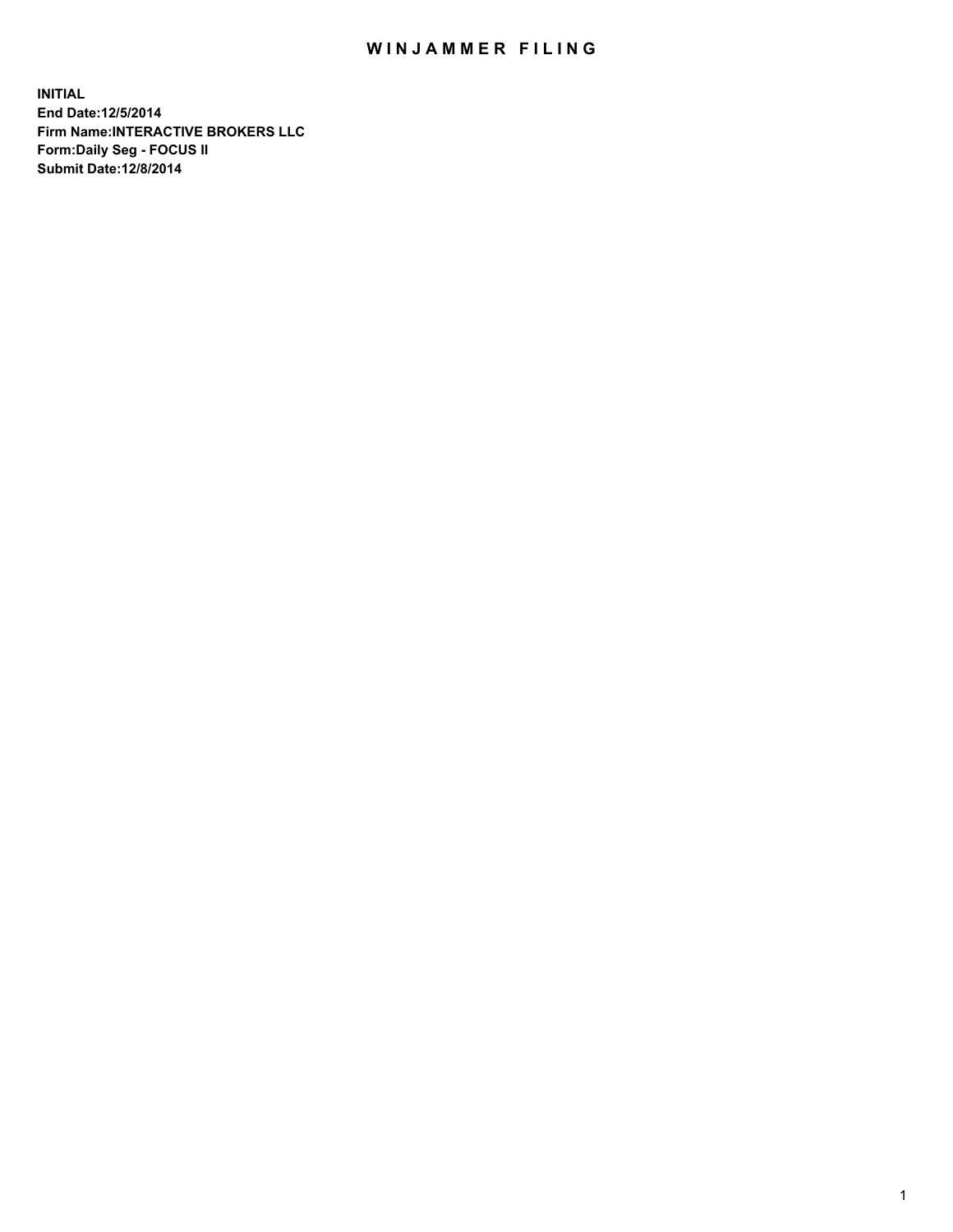## **INITIAL End Date:12/5/2014 Firm Name:INTERACTIVE BROKERS LLC Form:Daily Seg - FOCUS II Submit Date:12/8/2014 Daily Segregation - Cover Page**

| Name of Company<br><b>Contact Name</b><br><b>Contact Phone Number</b><br><b>Contact Email Address</b>                                                                                                                                                                                                                          | <b>INTERACTIVE BROKERS LLC</b><br><b>Michael Ellman</b><br>203-422-8926<br>mellman@interactivebrokers.co<br>$m$ |
|--------------------------------------------------------------------------------------------------------------------------------------------------------------------------------------------------------------------------------------------------------------------------------------------------------------------------------|-----------------------------------------------------------------------------------------------------------------|
| FCM's Customer Segregated Funds Residual Interest Target (choose one):<br>a. Minimum dollar amount: ; or<br>b. Minimum percentage of customer segregated funds required:% ; or<br>c. Dollar amount range between: and; or<br>d. Percentage range of customer segregated funds required between:% and%.                         | $\overline{\mathbf{0}}$<br>0<br>155,000,000 245,000,000<br>0 <sub>0</sub>                                       |
| FCM's Customer Secured Amount Funds Residual Interest Target (choose one):<br>a. Minimum dollar amount: ; or<br>b. Minimum percentage of customer secured funds required:% ; or<br>c. Dollar amount range between: and; or<br>d. Percentage range of customer secured funds required between:% and%.                           | $\overline{\mathbf{0}}$<br>0<br>80,000,000 120,000,000<br>0 <sub>0</sub>                                        |
| FCM's Cleared Swaps Customer Collateral Residual Interest Target (choose one):<br>a. Minimum dollar amount: ; or<br>b. Minimum percentage of cleared swaps customer collateral required:% ; or<br>c. Dollar amount range between: and; or<br>d. Percentage range of cleared swaps customer collateral required between:% and%. | $\overline{\mathbf{0}}$<br>$\underline{\mathbf{0}}$<br>0 <sub>0</sub><br>0 <sub>0</sub>                         |
| Current ANC:on<br><b>Broker Dealer Minimum</b><br>Debit/Deficit - CustomersCurrent AmountGross Amount<br>Domestic Debit/Deficit<br>Foreign Debit/Deficit                                                                                                                                                                       | 2,406,811,592 05-DEC-2014<br>412,856,964<br>4,593,338<br>6,213,1930                                             |
| Debit/Deficit - Non CustomersCurrent AmountGross Amount<br>Domestic Debit/Deficit<br>Foreign Debit/Deficit<br>Proprietary Profit/Loss<br>Domestic Profit/Loss                                                                                                                                                                  | 0 <sub>0</sub><br>0 <sub>0</sub><br>$\overline{\mathbf{0}}$                                                     |
| Foreign Profit/Loss<br>Proprietary Open Trade Equity<br>Domestic OTE<br>Foreign OTE<br><b>SPAN</b><br><b>Customer SPAN Calculation</b>                                                                                                                                                                                         | $\overline{\mathbf{0}}$<br>$\underline{\mathbf{0}}$<br><u>0</u><br>1,156,015,540                                |
| Non-Customer SPAN Calcualation<br><b>Proprietary Capital Charges</b><br>Minimum Dollar Amount Requirement<br>Other NFA Dollar Amount Requirement                                                                                                                                                                               | 32,945,710<br><u>0</u><br>20,000,000 [7465]<br>21,598,285 [7475]                                                |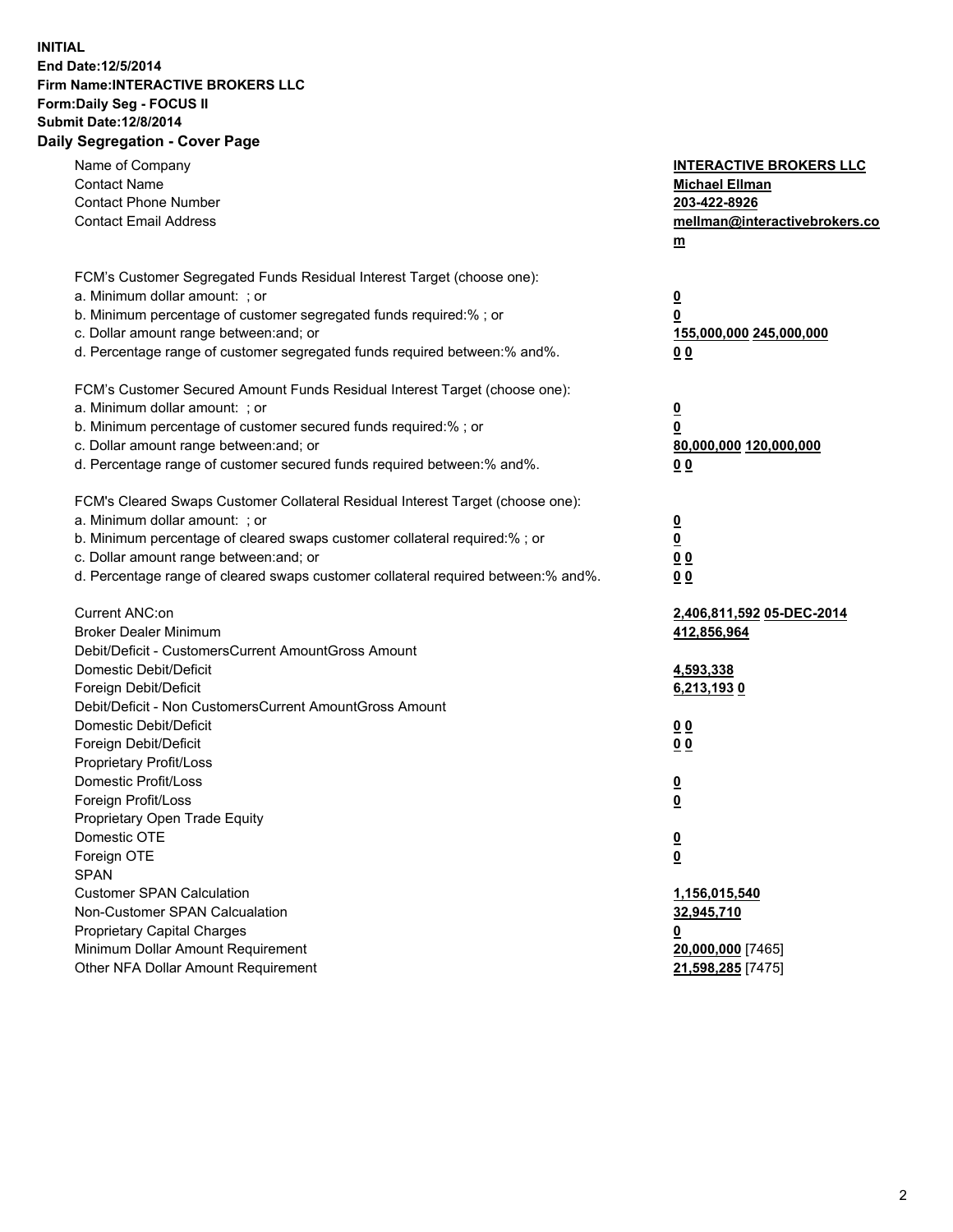## **INITIAL End Date:12/5/2014 Firm Name:INTERACTIVE BROKERS LLC Form:Daily Seg - FOCUS II Submit Date:12/8/2014 Daily Segregation - Secured Amounts**

|     | Daily Jegiegation - Jeculed Aniounts                                                                       |                                   |
|-----|------------------------------------------------------------------------------------------------------------|-----------------------------------|
|     | Foreign Futures and Foreign Options Secured Amounts                                                        |                                   |
|     | Amount required to be set aside pursuant to law, rule or regulation of a foreign                           | $0$ [7305]                        |
|     | government or a rule of a self-regulatory organization authorized thereunder                               |                                   |
| 1.  | Net ledger balance - Foreign Futures and Foreign Option Trading - All Customers                            |                                   |
|     | A. Cash                                                                                                    | 324,467,187 [7315]                |
|     | B. Securities (at market)                                                                                  | $0$ [7317]                        |
| 2.  | Net unrealized profit (loss) in open futures contracts traded on a foreign board of trade                  | 12,184,663 [7325]                 |
| 3.  | Exchange traded options                                                                                    |                                   |
|     | a. Market value of open option contracts purchased on a foreign board of trade                             | <b>95,949</b> [7335]              |
|     | b. Market value of open contracts granted (sold) on a foreign board of trade                               | -125,725 [7337]                   |
| 4.  | Net equity (deficit) (add lines 1.2. and 3.)                                                               | 336,622,074 [7345]                |
| 5.  | Account liquidating to a deficit and account with a debit balances - gross amount                          | 6,213,193 [7351]                  |
|     | Less: amount offset by customer owned securities                                                           | 0 [7352] 6,213,193 [7354]         |
| 6.  | Amount required to be set aside as the secured amount - Net Liquidating Equity                             | 342,835,267 [7355]                |
|     | Method (add lines 4 and 5)                                                                                 |                                   |
| 7.  | Greater of amount required to be set aside pursuant to foreign jurisdiction (above) or line                | 342,835,267 [7360]                |
|     | 6.                                                                                                         |                                   |
|     | FUNDS DEPOSITED IN SEPARATE REGULATION 30.7 ACCOUNTS                                                       |                                   |
| 1.  | Cash in banks                                                                                              |                                   |
|     | A. Banks located in the United States                                                                      | 359,969,391 [7500]                |
|     | B. Other banks qualified under Regulation 30.7                                                             | 0 [7520] 359,969,391 [7530]       |
| 2.  | Securities                                                                                                 |                                   |
|     | A. In safekeeping with banks located in the United States                                                  | $Q$ [7540]                        |
|     | B. In safekeeping with other banks qualified under Regulation 30.7                                         | 0 [7560] 0 [7570]                 |
| 3.  | Equities with registered futures commission merchants                                                      |                                   |
|     | A. Cash                                                                                                    | $0$ [7580]                        |
|     | <b>B.</b> Securities                                                                                       | $0$ [7590]                        |
|     | C. Unrealized gain (loss) on open futures contracts                                                        | $0$ [7600]                        |
|     | D. Value of long option contracts                                                                          | $0$ [7610]                        |
|     | E. Value of short option contracts                                                                         | 0 [7615] 0 [7620]                 |
| 4.  | Amounts held by clearing organizations of foreign boards of trade                                          |                                   |
|     | A. Cash                                                                                                    | $0$ [7640]                        |
|     | <b>B.</b> Securities                                                                                       | $0$ [7650]                        |
|     | C. Amount due to (from) clearing organization - daily variation                                            | $0$ [7660]                        |
|     | D. Value of long option contracts                                                                          | $0$ [7670]                        |
|     | E. Value of short option contracts                                                                         | 0 [7675] 0 [7680]                 |
| 5.  | Amounts held by members of foreign boards of trade                                                         |                                   |
|     | A. Cash                                                                                                    | 84,719,447 [7700]                 |
|     | <b>B.</b> Securities                                                                                       | $0$ [7710]                        |
|     | C. Unrealized gain (loss) on open futures contracts                                                        | 2,619,524 [7720]                  |
|     | D. Value of long option contracts                                                                          | 92,852 [7730]                     |
|     | E. Value of short option contracts                                                                         | -125,720 [7735] 87,306,103 [7740] |
| 6.  | Amounts with other depositories designated by a foreign board of trade                                     | 0 [7760]                          |
| 7.  | Segregated funds on hand                                                                                   | $0$ [7765]                        |
| 8.  | Total funds in separate section 30.7 accounts                                                              | 447,275,494 [7770]                |
| 9.  | Excess (deficiency) Set Aside for Secured Amount (subtract line 7 Secured Statement<br>Page 1 from Line 8) | 104,440,227 [7380]                |
| 10. | Management Target Amount for Excess funds in separate section 30.7 accounts                                | 80,000,000 [7780]                 |
| 11. | Excess (deficiency) funds in separate 30.7 accounts over (under) Management Target                         | 24,440,227 [7785]                 |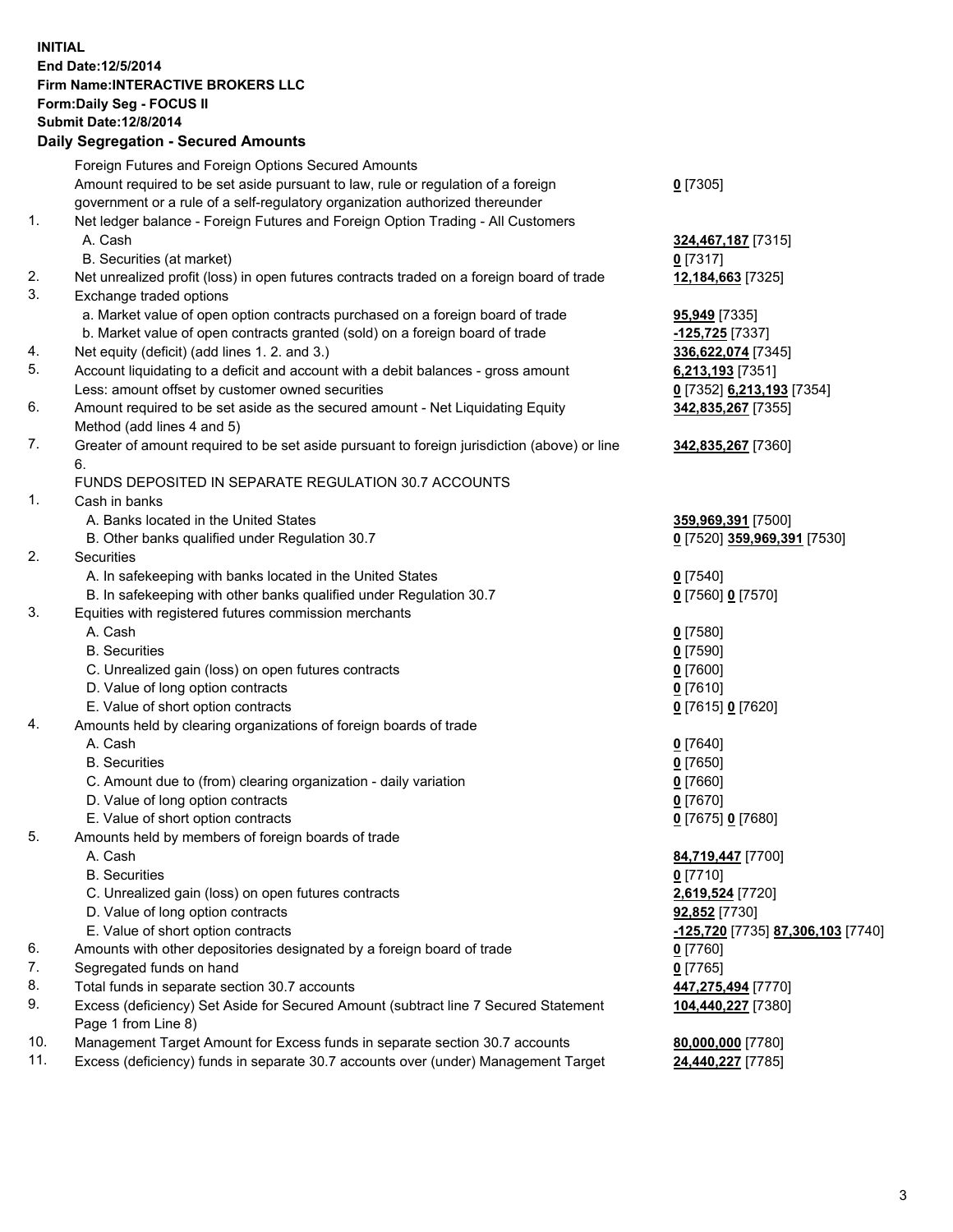**INITIAL End Date:12/5/2014 Firm Name:INTERACTIVE BROKERS LLC Form:Daily Seg - FOCUS II Submit Date:12/8/2014 Daily Segregation - Segregation Statement** SEGREGATION REQUIREMENTS(Section 4d(2) of the CEAct) 1. Net ledger balance A. Cash **2,405,790,967** [7010] B. Securities (at market) **0** [7020] 2. Net unrealized profit (loss) in open futures contracts traded on a contract market **-15,849,414** [7030] 3. Exchange traded options A. Add market value of open option contracts purchased on a contract market **155,312,562** [7032] B. Deduct market value of open option contracts granted (sold) on a contract market **-186,111,532** [7033] 4. Net equity (deficit) (add lines 1, 2 and 3) **2,359,142,583** [7040] 5. Accounts liquidating to a deficit and accounts with debit balances - gross amount **4,593,338** [7045] Less: amount offset by customer securities **0** [7047] **4,593,338** [7050] 6. Amount required to be segregated (add lines 4 and 5) **2,363,735,921** [7060] FUNDS IN SEGREGATED ACCOUNTS 7. Deposited in segregated funds bank accounts A. Cash **293,713,159** [7070] B. Securities representing investments of customers' funds (at market) **1,237,868,386** [7080] C. Securities held for particular customers or option customers in lieu of cash (at market) **0** [7090] 8. Margins on deposit with derivatives clearing organizations of contract markets A. Cash **16,035,846** [7100] B. Securities representing investments of customers' funds (at market) **82,536,830** [7110] C. Securities held for particular customers or option customers in lieu of cash (at market) **0** [7120] 9. Net settlement from (to) derivatives clearing organizations of contract markets **806,676** [7130] 10. Exchange traded options A. Value of open long option contracts **821,600** [7132] B. Value of open short option contracts **-6,493,882** [7133] 11. Net equities with other FCMs A. Net liquidating equity **18,619,172** [7140] B. Securities representing investments of customers' funds (at market) **919,992,130** [7160] C. Securities held for particular customers or option customers in lieu of cash (at market) **0** [7170] 12. Segregated funds on hand **0** [7150] 13. Total amount in segregation (add lines 7 through 12) **2,563,899,917** [7180] 14. Excess (deficiency) funds in segregation (subtract line 6 from line 13) **200,163,996** [7190] 15. Management Target Amount for Excess funds in segregation **155,000,000** [7194]

16. Excess (deficiency) funds in segregation over (under) Management Target Amount Excess

**45,163,996** [7198]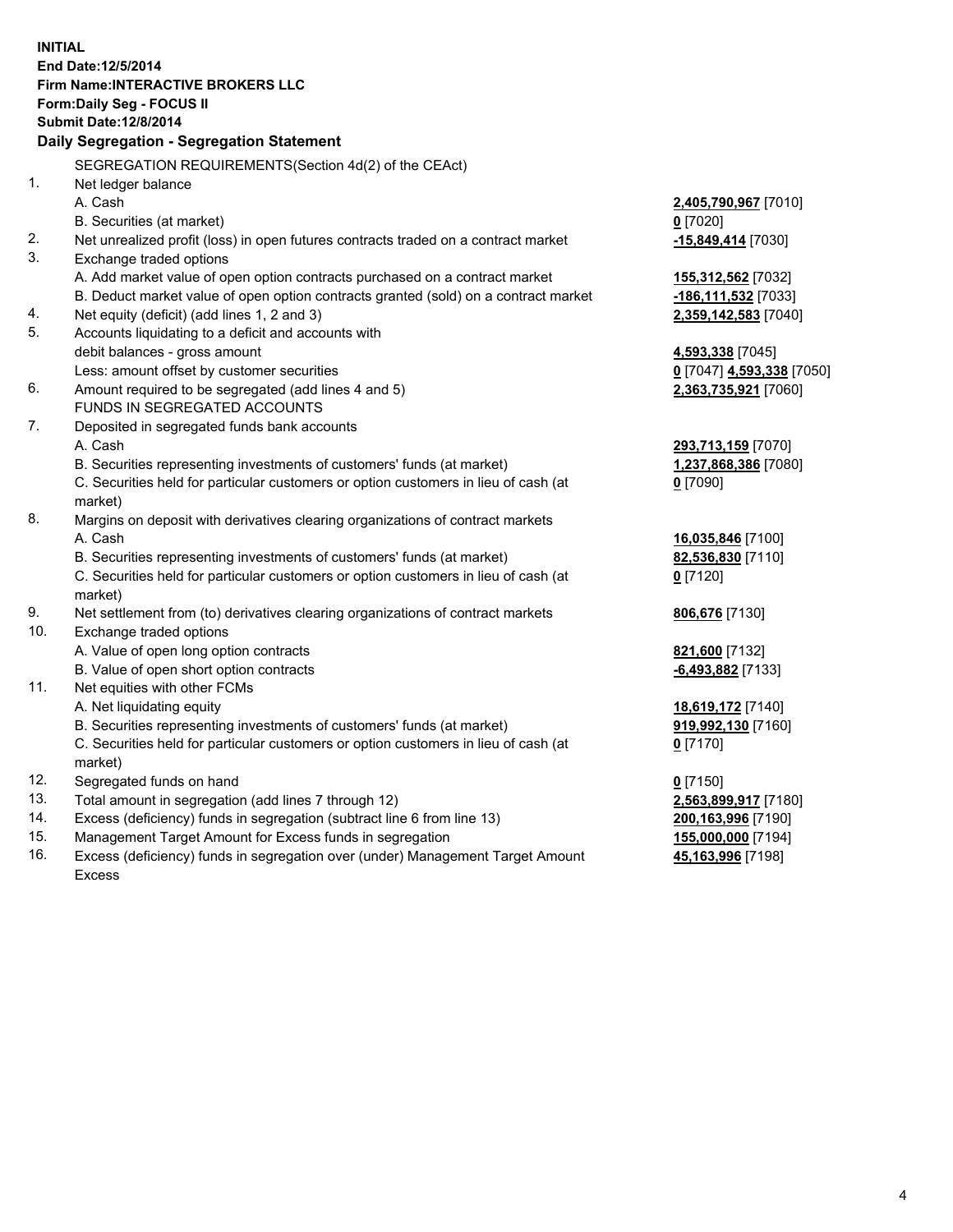## **INITIAL End Date:12/5/2014 Firm Name:INTERACTIVE BROKERS LLC Form:Daily Seg - FOCUS II Submit Date:12/8/2014 Daily Segregation - Supplemental**

| $\blacksquare$               | Total gross margin deficiencies - Segregated Funds Origin                              | 448,766 [9100] |
|------------------------------|----------------------------------------------------------------------------------------|----------------|
| $\blacksquare$               | Total gross margin deficiencies - Secured Funds Origin                                 | 534,001 [9101] |
| $\blacksquare$               | Total gross margin deficiencies - Cleared Swaps Customer Collateral Funds Origin       | $0$ [9102]     |
| $\blacksquare$               | Total gross margin deficiencies - Noncustomer and Proprietary Accounts Origin          | $0$ [9103]     |
| $\blacksquare$               | Total number of accounts contributing to total gross margin deficiencies - Segregated  | 25 [9104]      |
|                              | <b>Funds Origin</b>                                                                    |                |
| $\blacksquare$               | Total number of accounts contributing to total gross margin deficiencies - Secured     | $6$ [9105]     |
|                              | <b>Funds Origin</b>                                                                    |                |
| $\blacksquare$               | Total number of accounts contributing to the total gross margin deficiencies - Cleared | $0$ [9106]     |
|                              | Swaps Customer Collateral Funds Origin                                                 |                |
| $\overline{\phantom{a}}$     | Total number of accounts contributing to the total gross margin deficiencies -         | $0$ [9107]     |
|                              | Noncustomer and Proprietary Accounts Origin                                            |                |
| $\qquad \qquad \blacksquare$ | Upload a copy of the firm's daily margin report the FCM uses to issue margin calls     |                |
|                              | which corresponds with the reporting date.                                             |                |

12.05.2014 Commodity Margin Deficiency Report.xls